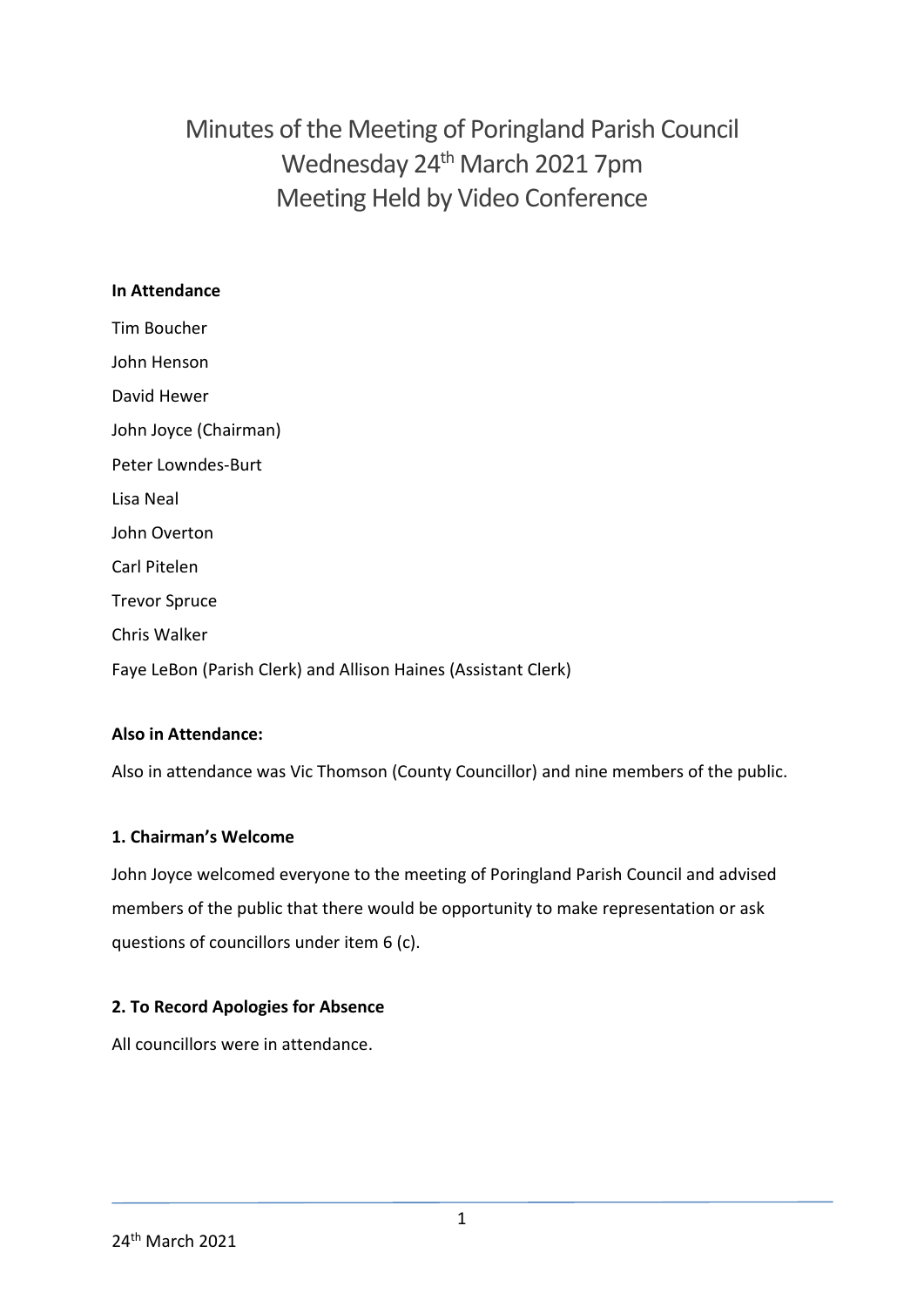### **3. Declarations of Interest and Applications for Dispensation**

Lisa Neal declared an interest in items 7(a), as a member of South Norfolk Council's Development Management Committee, 8(b), as a family member had been a recipient of funding and 11, as a member of South Norfolk Council's Cabinet, which is the body which will decide whether the Neighbourhood Plan can be sent to referendum.

Trevor Spruce declared an interest in items 10(c) and 10(d)(ii). He also advised he would make no comment or vote on application 2020/1689.

Chris Walker reported a personal interest in application 2021/0477, being personally acquainted with the applicant.

Tim Boucher declared an interest in application 2021/0488, having a professional relationship with the applicant, and advised he would make no comment under item 8(c), being a resident of David Wilson Homes.

John Joyce declared an interest in application 2021/0488, although not pecuniary, he would not comment, vote or Chair the item.

John Overton declared an interest in all planning applications.

### **4. To Agree Minutes of the Meeting Held on 24th February 2021**

The minutes of the meeting held on  $24<sup>th</sup>$  February 2021 were agreed after a proposal by Trevor Spruce and a second by Chris Walker and carried.

## **5. Matters Arising from the Minutes of 24th February, Including Clerk's Report**

John Overton reported that there has been no breach in planning conditions by Norfolk Homes over the infilling of the ditches on Carr Lane, as there had been an alternative drainage scheme installed.

The Clerk's report had been previously circulated. It detailed:

- *Tree Warden Commemoration*: The Copper Beech has been purchased and planted and the associated plaque installed. The project is complete, and South Norfolk Council has shared the project on their social media, giving it good publicity.
- *Playing Field CCTV:* The alarm company has been contacted to establish a CCTV link between pavilion and community centre, now that system has been upgraded.
- **Dog Bin at Clements Gate.** Project complete The second dog bin at Clements Gate has been adopted by the Parish Council and notification given to South Norfolk Council for collection and invoicing.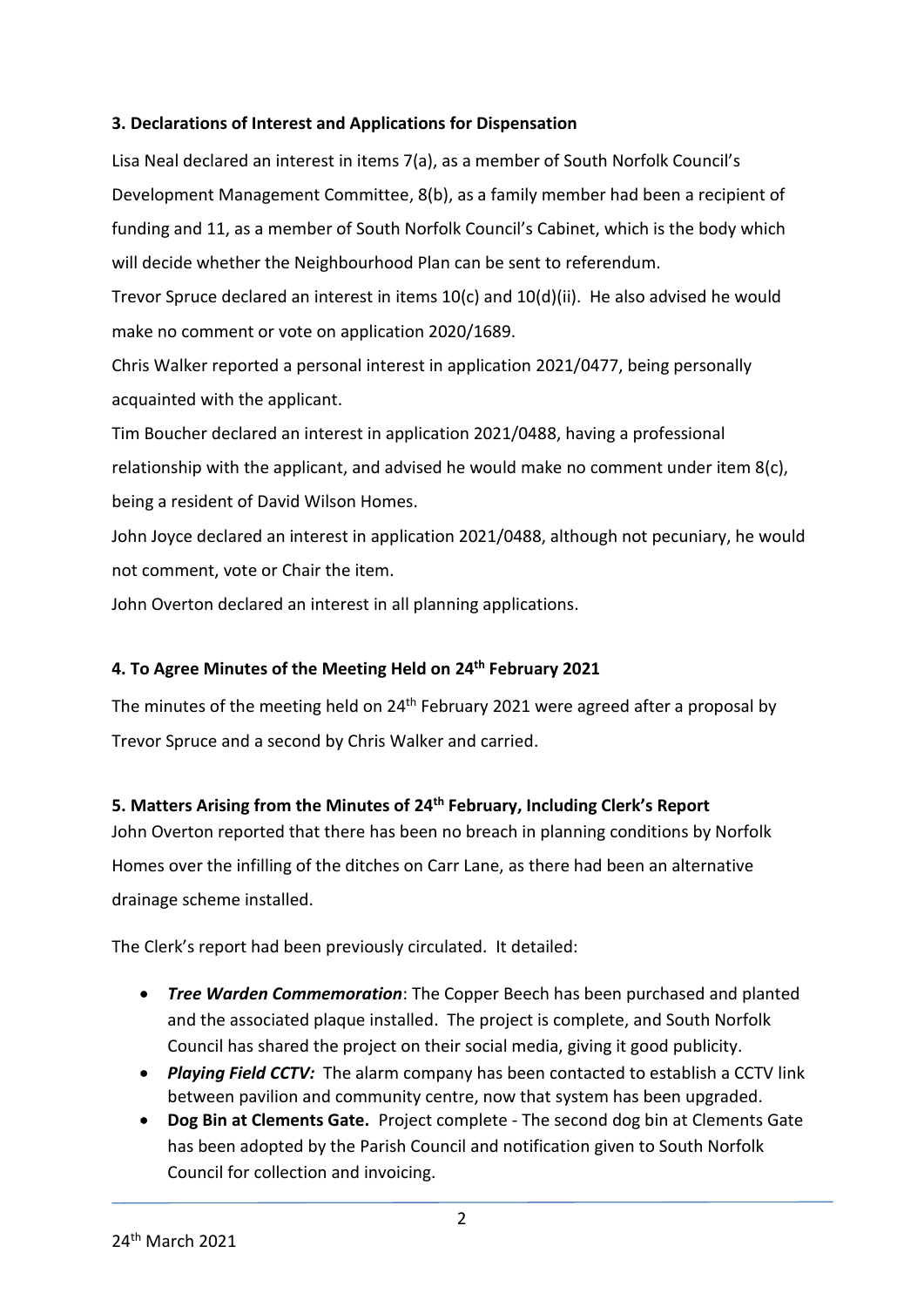- **Extension of Gritting Route Along Rectory Lane** A decision will be made by Norfolk County Council in May/June. It has been reported that the grit bins were not filled in February. This has been escalated to highways.
- **Lease for the Men's Shed**. The draft Heads of Terms have been sent to our solicitor, to draft a lease which can then be considered by Men's Shed and Fields in Trust. However, we have requested of our solicitor that this this work is secondary to the s106 transfer with Norfolk Homes.
- **Carr Lane.** The pot hole opposite the community woodland has been reported to Norfolk County Council trails team, and they are investigating. Norfolk County Council has advised that they will be removing the 30mph speed limit sign, but have yet to commit to the initial cut of the vegetation that cannot yet be accessed by a vehicle.
- **Consultations.** All consultation documents agreed by the Parish Council (NPPF, Model design code, GNLP and Norfolk Rural Strategy) have had responses submitted.
- **Waste Bin at Cemetery.** The Parish Council's decision to allow the PCC to use the waste bin under certain conditions has been communicated and gratefully received.
- **Mulberry Play Area Drainage.** Three drainage contractors have been approached for advice. One cannot participate in the process due to the size of their current order book. The other two are being chased for a response.
- **Proposed Dog Bin on The Street.** The local business which raised the matter has been asked to consider a contribution to a new dog bin.
- **Rosebery Park Lagoon Area.** An enquiry has been made of Big Sky Developments about whether the Parish Council could take the area on and if so what the commuted sum would be. They are discussing with South Norfolk Council planning officers.
- **Easter Trail.** This has not been progressed as the PTA advised they were also doing a trail, and after consultation with the Chair and Vice Chair, it was thought running the two together would not complement the each other.
- **Parish Partnership.** The Parish Council has been successful in its bid for 50% of the cost of 2no. village gateways.

The Clerk provided an update on the casual vacancy for the Parish Council, and reminded members that the current part of the process is that of seeing if parishioners want a byelection. Requests for a by-election can made until 6th April. Should a by-election not be

requested, then the Parish Council will be free to co-opt.

## **6. Adjournment for Public Participation, District and County Councillors, and Councillors with any Pecuniary Interests**

It was agreed that standing orders should be suspended.

## a) District Council Report

Cllr Neal reported that the government has legislated that virtual meetings are to finish after 7<sup>th</sup> May. This decision has been challenged.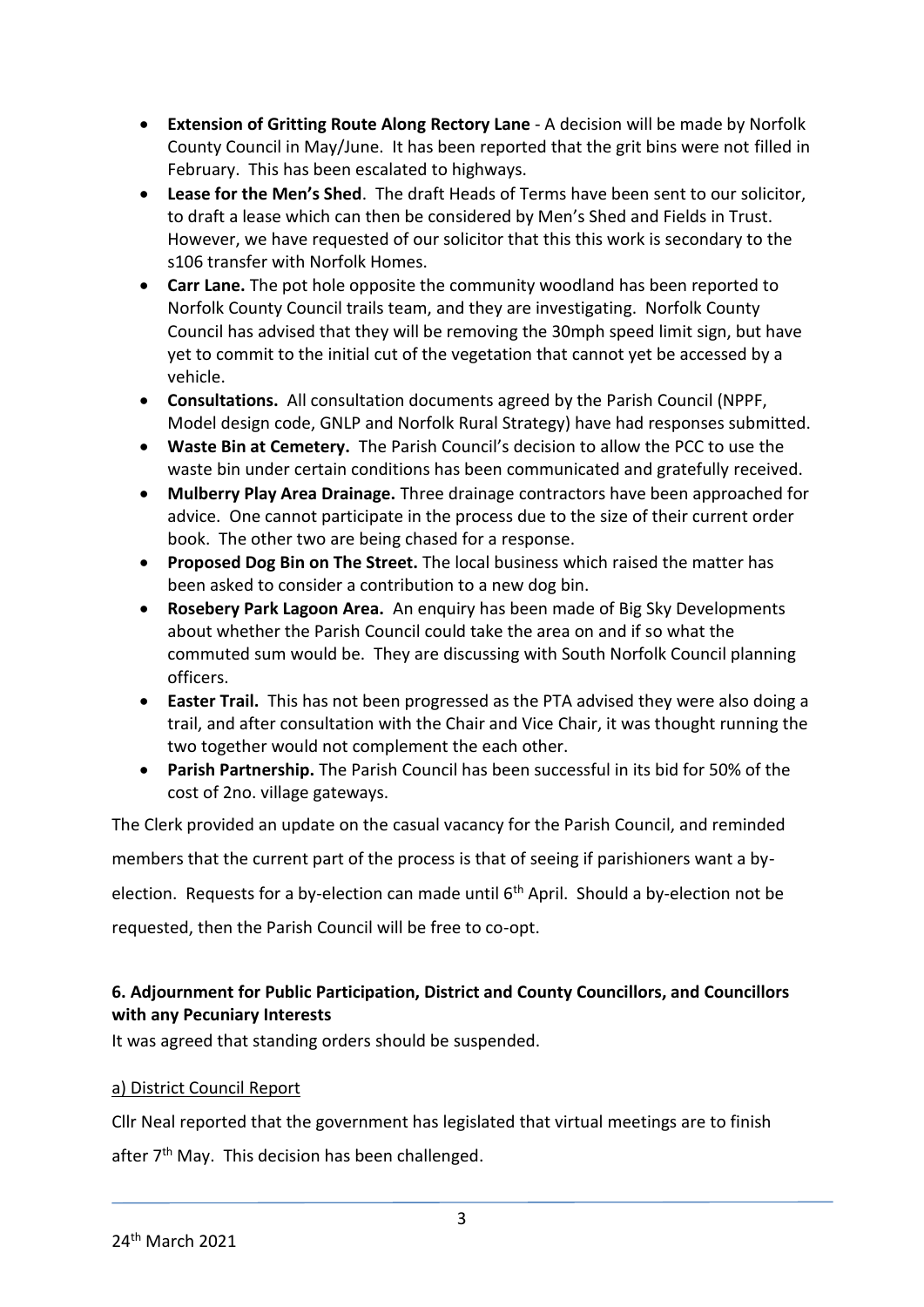Chris Walker advised that at the recent Planning Enforcement Seminar run by South Norfolk Council, he was unable to access the presentation as the event had reached the maximum number of attendees, despite having registered.

### b) County Council Report

Vic Thomson had sent a comprehensive written report to the Parish Council.

He reported that the number of Covid-19 cases in Norfolk are dropping, but it was still important to stay safe and keep to the government's guidelines. Carers are now able to receive a vaccine.

Building starts on the new recycling centre on 22<sup>nd</sup> March, with opening planned for October.

Lord Dannatt has chaired the first flooding alliance meeting.

Over 70,000 trips were made on Beryl Bikes this year.

There are now less than 1,000 children in care in Norfolk.

The business case for improvements to the A146 / B1332 junction has been proved, the funding just needs to be obtained. John Joyce queried whether this was a strong business case, and Cllr Thompson confirmed that it was.

The surveys to improve the broadband for properties served by cabinet 16 have been completed. The next stage is the build out. The next tranche of the scheme commences on 8<sup>th</sup> April. Cases have been initiated for other areas in the 5+ area and cabinet details area awaited.

### c) Public Participation

The agent for planning application 2020/1689 advised he was in attendance to take any question about this application.

A representative from the Mulberry Park residents' committee was in attendance and advised that all equipment being provided by David Wilson Homes is to be installed on Clements Gate.

*Standing orders were reinstated.*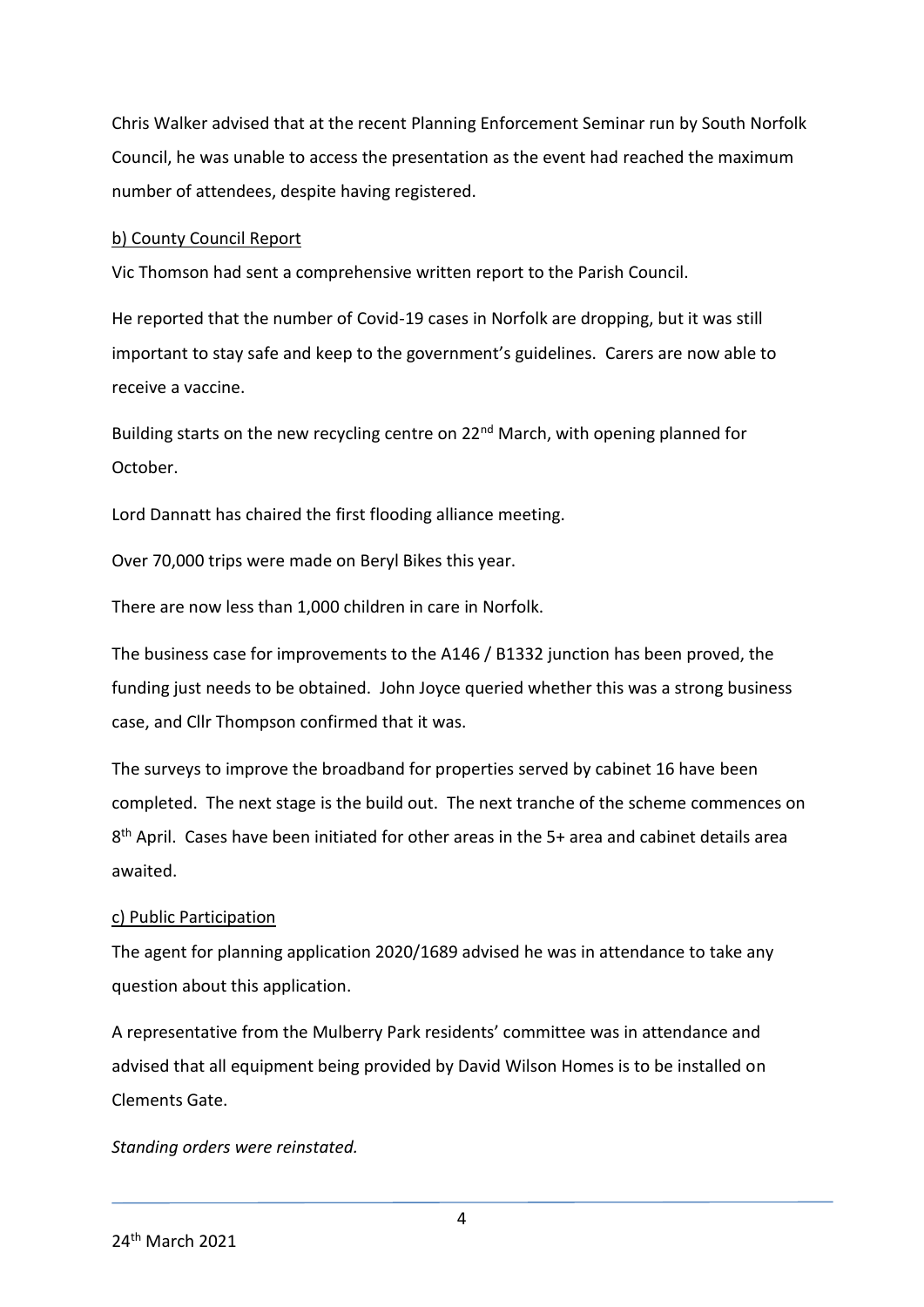*Lisa Neal withdrew from the meeting.* 

### **7. Planning**

### a. To Consider Applications Received

*i. 2020/1689 – Land to the East of Overtons Way – Construction of 9 new Residential Dwelling Units to include 1 Retail Unit Facing North towards Existing Retail/Commercial Units – AMENDED APPLICATION.* 

Carl Pitelen presented this application to the meeting, comparing the original application to the amended one. He noted no real change to the site layout and advised that the footprint had actually increased compared to the application that had been previously refused for overcrowding. Whilst the design had changed, some of the dwellings still opened out onto the footpath.

The application still remains against the emerging Neighbourhood Plan. The hedges that had been cut down are now in regrowth and should not be removed. The application is still contrary to the Neighbourhood Plan's policy on the village centre.

In relation to surface water flooding, some of the site is in a medium flood risk area.

The viability study was misleading as it advised that the Parish Council commissioned a feasibility study for the land which resulted in the land not being viable for the Parish Council. The Parish Council did not commission the study as the asking price for the land was in excess of the RICS market value.

The applicant was questioned about the dwellings opening out onto the footpath, and advised that most entrances are 1-2m from the pavement.

John Henson felt that the changes in the application are insignificant and are of no real improvement to the previous application. Tim Boucher advised that there is nothing in the application that should change the Parish Council's views and was disappointed about the misinformation put forward in the viability study.

Carl Pitelen proposed that the application be recommended for refusal, seconded by John Henson and carried.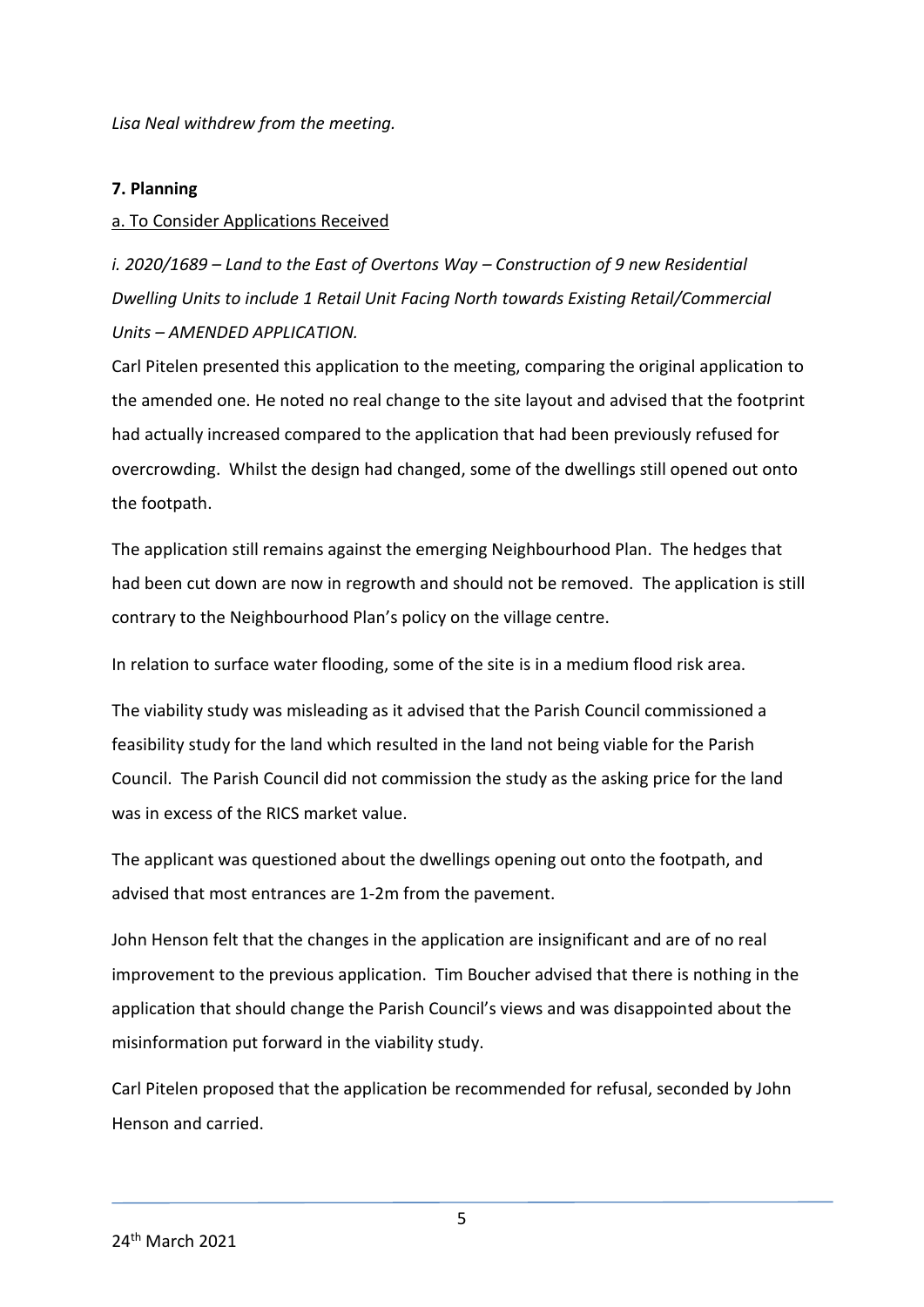If approved, the Local Planning Authority should place a condition on the permission to provide a construction management plan, as there remains concerns about pedestrian safety in the vicinity of the site.

*ii. 2021/0387 – 44 Stoke Road – Replace Existing Roof Structure to add Further Bedrooms and Extend the Rear Extension and to Replace the Kitchen Extension and Conservatory.*  Trevor Spruce presented this application to the meeting. He raised a concern about the increased roof height and how this would change the street scene because all the adjacent properties on this side of the road are bungalows.

John Henson commented that the proposal was inconsistent in scale and proportion compared with the adjacent properties.

Trevor Spruce proposed that the application be recommended for refusal, seconded by John Henson and carried.

*iii. 2021/0401 – 20 Spruce Crescent – Erection of Single Storey Rear Extension* John Henson presented this application to the meeting. He noted that the proposal is single storey and does not overlook any neighbouring property. He proposed that there should be no objections to the application, seconded by Tim Boucher and carried.

*iv. 2021/0425 – 1 Cawstons Meadow - Erection of a Single Storey Front and Side Extensions.* Carl Pitelen presented this application to the meeting. He noted that this was an infill extension and in line with other properties in the vicinity. John Henson agreed that this was consistent with other extensions on Cawstons Meadow. Carl Pitelen proposed that there should be no objections to this application, seconded by John Henson and carried.

*John Joyce and Tim Boucher Disconnected from the Meeting. It was Agreed that David Hewer should Chair the following item.*

*v. 2021/0488 – Land to the North of Heath Loke - Erection of up to 19 Dwellings with All Matters Reserved Except Access*

Trevor Spruce presented this application to the meeting. He advised that this was an almost identical application to the one that was refused in 2016.

The proposal is outside the development boundary, and as South Norfolk Council has a 5 Year Housing Land Supply, all their policies are relevant.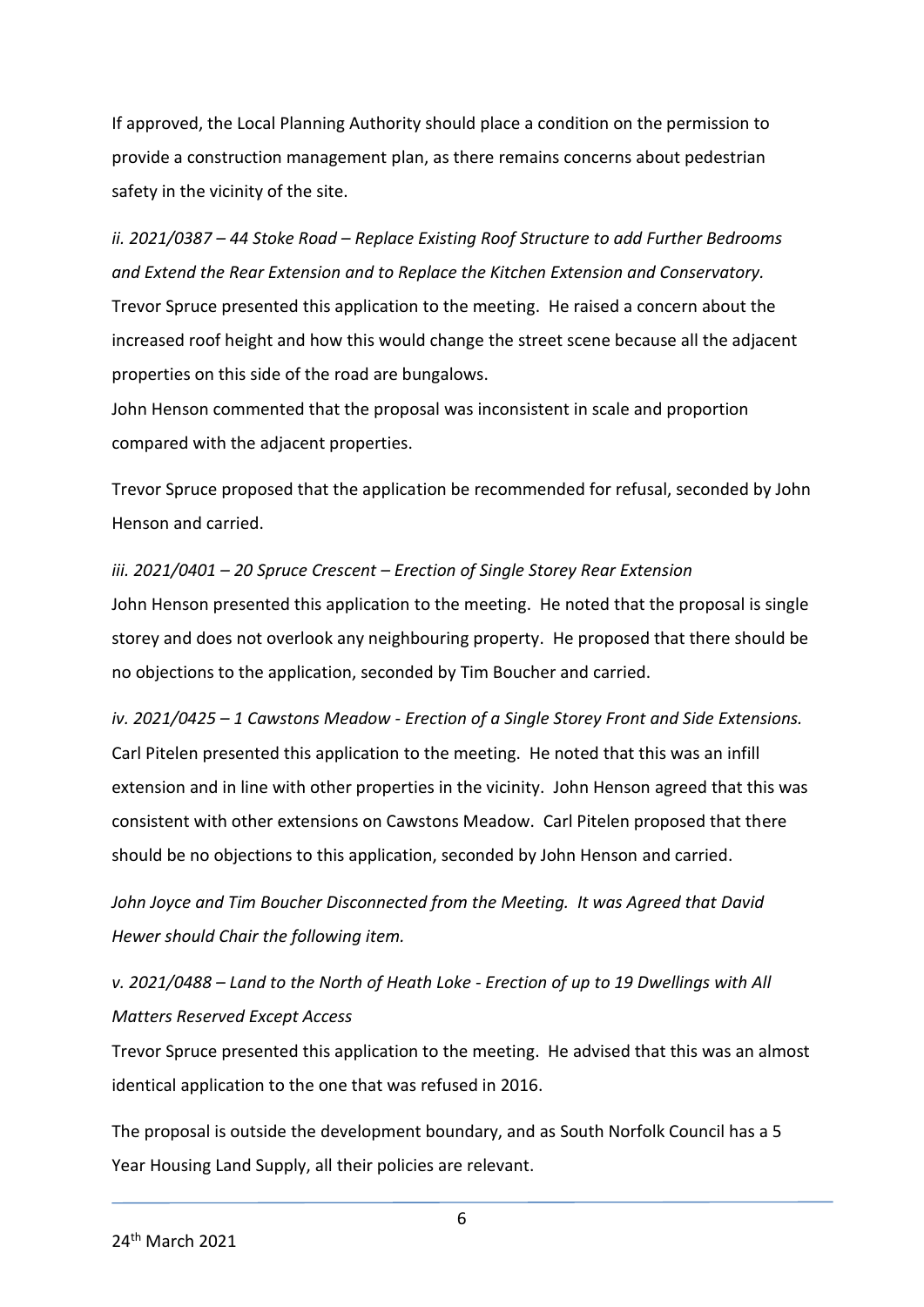The eastern side of the site remains in a medium surface waster flood risk zone and the intrusion into the landscape as noted in 2016 still stands.

The traffic through The Ridings has increased due to the spine road opening.

The design and access statement is misleading as there is reference to a 25 dwelling allocated site to the north of the application site. There is no such site allocated either in South Norfolk Council's plan or in the emerging Greater Norwich Plan.

Access to the site is across land that the applicant does not own and no notice has been served on the landowners.

John Henson advised that the applicant proposes raising the land by 600mm to mitigate the flood risk and felt that this was not sustainable.

Trevor Spruce proposed that the Parish Council should recommend refusal of this application, seconded by John Henson and carried.

*John Joyce and Tim Boucher Reconnected to the Meeting. John Joyce Resumed the Position as Chair*

*vi. 2021/0477 – 13 Upgate - Single Garage and Erection of a Single Storey Rear Extension and Internal Alterations*

David Hewer presented this application to the meeting. He noted the adequate space within the plot to facilitate these changes. Tim Boucher advised that the rear extension may already be covered by Permitted Development.

David Hewer proposed no objections to this application, seconded by Tim Boucher and carried. Chris Walker abstained from the vote.

*It was agreed to consider the following applications as urgent business*

*vii. 2021/0551 – 3 Mulberry Close - Proposed demolition of conservatory and erection of single storey rear extension together with external alterations*

Trevor Spruce presented this application to the meeting. He noted that the proposal included the removal of the conservatory and installing a rear extension instead. John Henson raised concerns about the proposed flat roof on the extension.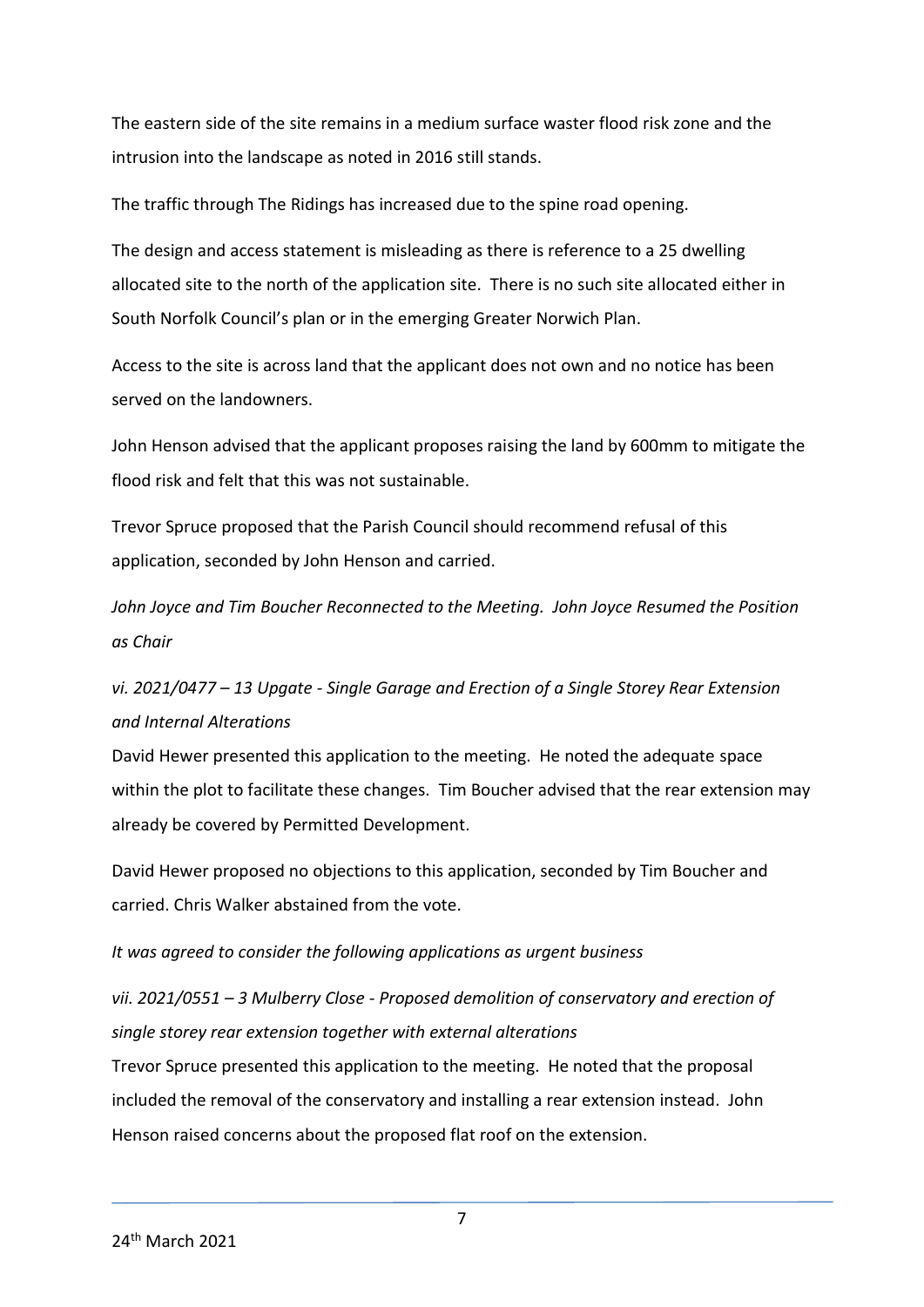Trevor Spruce proposed that there should be no objections to this application, seconded by Tim Boucher and carried. John Henson abstained from the vote.

## *viii. 2021/0565 – 1 Mentmore Way - Erection of a single storey side extension with sloped roof.*

Tim Boucher presented this application to the meeting. He noted the increased need for study areas in properties in the present circumstances. The proposal did not impact the neighbours and would improve the property for the current residents. He proposed that there be no objections to this application, seconded by John Henson and carried.

*ix. 2021/0565 – 2021/0475 – 21 Norwich Road – Removal of Existing Summer House and Erection of Single Storey Kitchen Extension to Rear.*

Tim Boucher presented this application to the meeting. The proposal was to remove a summer house at the rear of the property and replace it with a small extension, which would not impact on the neighbours. He proposed that there should be no objections to this application, seconded by John Henson and carried.

#### b. To Note Planning Decisions

The following decisions were noted:

i) 2020/2230 – 41 Howe Lane – Erection of front entrance porch, new velux in side elevation and change to roof tile. **APPROVAL WITH CONDITIONS**

ii) 2020/2002 – 27 Howe Lane - Single storey front infill extension with pitch roof and first floor side extension. **APPROVAL WITH CONDITIONS**

iii) 2021/0085 – 5 The Footpath - Single storey rear extension and conversion of rear of garage including internal and external alterations. **APPROVAL WITH CONDITIONS**

iv) 2021/0094 – 49 Potters Way – Garage Conversion. **APPROVAL WITH CONDITIONS**

v) 2021/0108 – 10 Rosebery Avenue – Two Storey Side Extension **APPROVAL WITH CONDITIONS**

vi) 2021/0129 – 6 Caistor Lane - Variation of condition 2 of permission 2020/1445 - revised extent of render to front elevation and revised roofs of porches – **APPROVAL WITH CONDITIONS**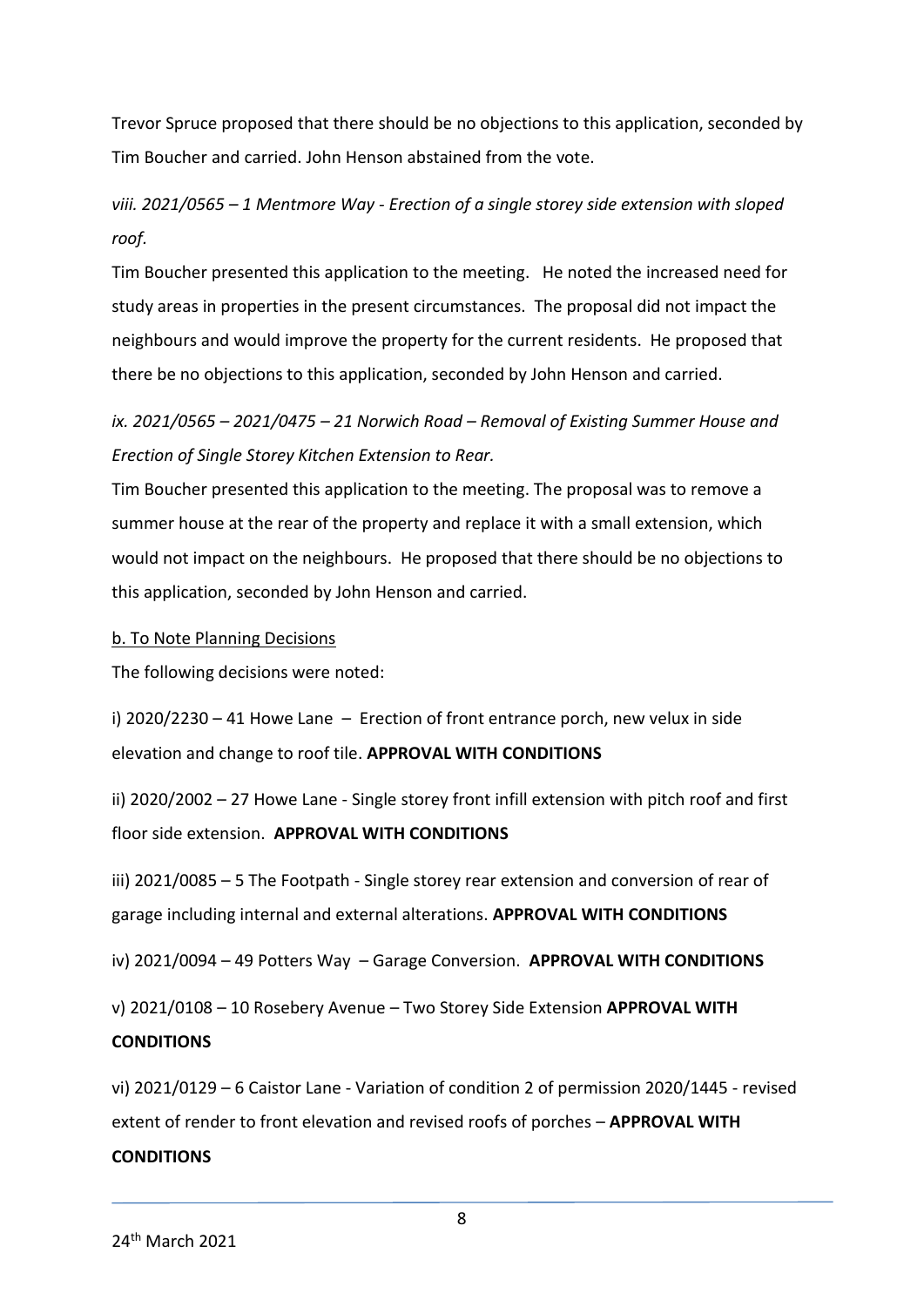### vii) 2021/0137 – 21 Stoke Road – Replacement Garage – **APPROVAL WITH CONDITIONS**

*Lisa Neal Re-joined the Meeting*

### **8. Correspondence and Consultations**

## a) To Consider Parishioner Request for Speed Calming Measures Along Rectory Lane Further to another accident along Rectory Lane, the Parish Council were asked to consider supporting traffic calming measures along Rectory Lane, including a reduction in the speed limit to 20mph.

Members disagreed that a 20mph speed limit would reduce the amount of accidents, as the 20mph speed limit on Shotesham Road had had limited effect in reducing speeding. The SAM data presented to the meeting showed no excessive average speeds along this road. It was also recognised that the police report had yet to be received which would detail the cause of the accident. It was agreed to lobby Norfolk County Council for a white line in the road to encourage drivers to stay on the correct side of the road.

### b) To Consider Corporate Membership of the Fuel Allotment Trust

The Fuel Allotment Trust had advised the Parish Council of the changing of legal status of the charity, and had invited the Parish Council to become a corporate member of the charity. The Parish Council would no longer be permitted to nominate trustees (these would be elected by the current trustees) but the Charity would consult the Parish Council on major issues, to provide them with updates on a regular basis as required and to provide them with a standing invitation to attend the AGM. As a corporate member the Parish Council would have a maximum liability of £10 under the articles of association. The charitable objectives of the trust would remain the same.

Members agreed that the Parish Council would accept the status of corporate member of the Fuel Allotment Trust, as this allows the Trust and the Parish Council to still remain connected.

## c) To Review Alternative Offer from David Wilson Homes to Adopt Play Areas with Commuted Sum

The Clerk provided the meeting with details of the offer from David Wilson Homes for the Parish Council to take on the proposed play equipment on the David Wilson Homes estate.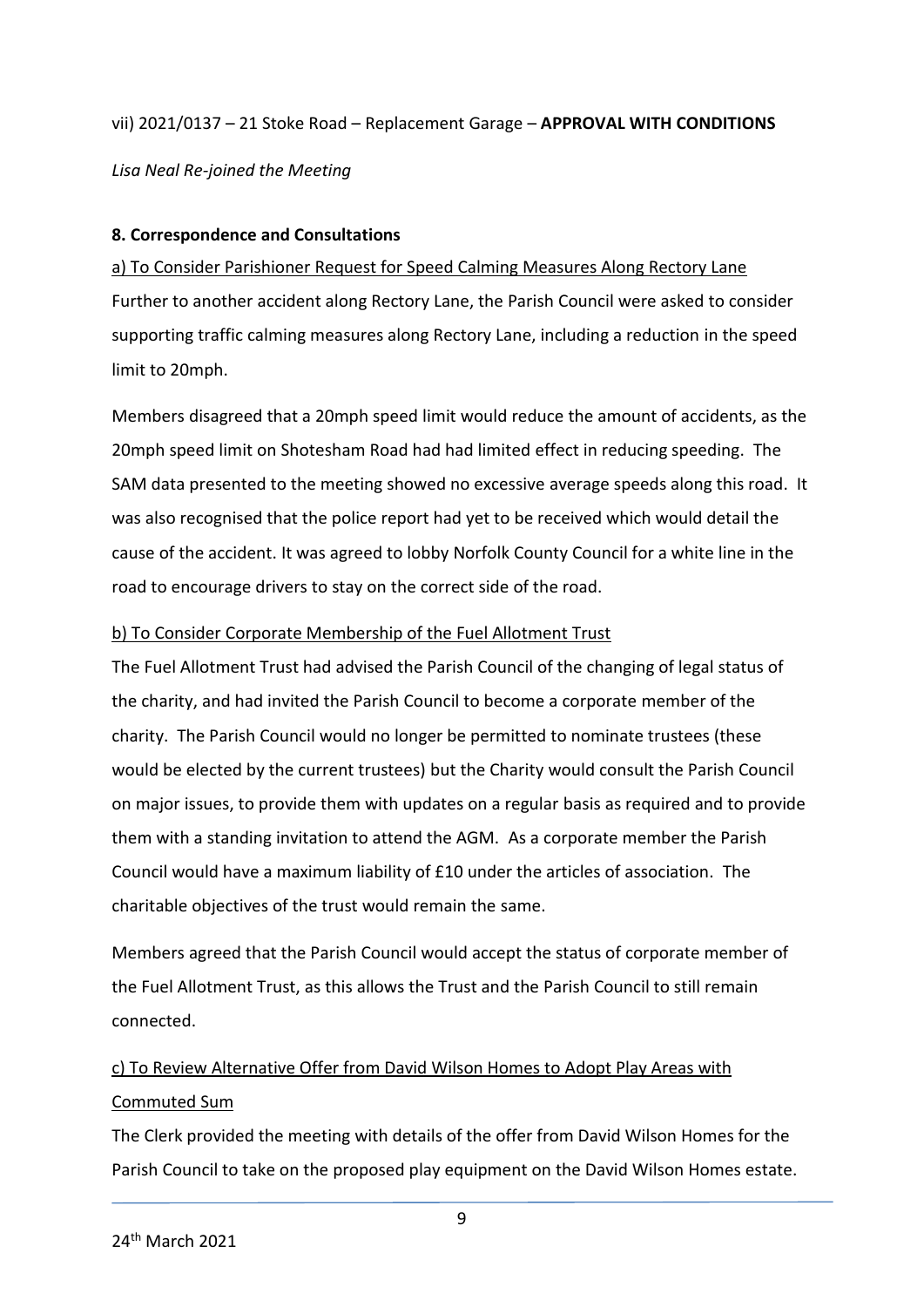This would include the children's equipment (the area would include the fencing and the area and equipment within the fencing) and the senior equipment (which is not delineated so would just be the equipment and matting). It would not include the surrounding green space. The commuted sum would be £20,030.70 and this figure has been checked as being in accordance with South Norfolk Council's SPD. It was noted that the figure was not very high and would not allow for the replacement of the equipment, and therefore the Parish Council would be considering a social decision rather than an economic one. Lisa Neal advised that the Parish Council was best placed to take on this equipment for the benefit of the village and proposed that the offer and commuted sum from David Wilson Homes should be accepted, seconded by David Hewer and carried. Tim Boucher abstained from the discussion or vote.

### **9. To Receive Parish Council Update on Covid-19 Crisis**

The Clerk had provided a written report which detailed that the vaccination centre is currently preparing to start the second round of vaccines, as the end of the 12 week period for the first vaccines ends on 6th April.

Regular hirers of the community centre prior to the lockdown have been contacted to advise them that the community centre will not be available until 1st July. This has been received with good understanding by hirers. The pavilion has been made available, as has the outside area of the community centre for some hirers wishing to start sooner, in line with government regulations.

The pavilion was used as an asymptomatic Covid testing centre between 15th and 19th March.

The Parish Council is now entitled to free lateral flow tests for staff, which are being used.

#### **10. Finance**

a) To Receive Receipts, Payments and Bank Reconciliation for February 2021 The receipts, payments and bank reconciliation for February 2021 were noted by council.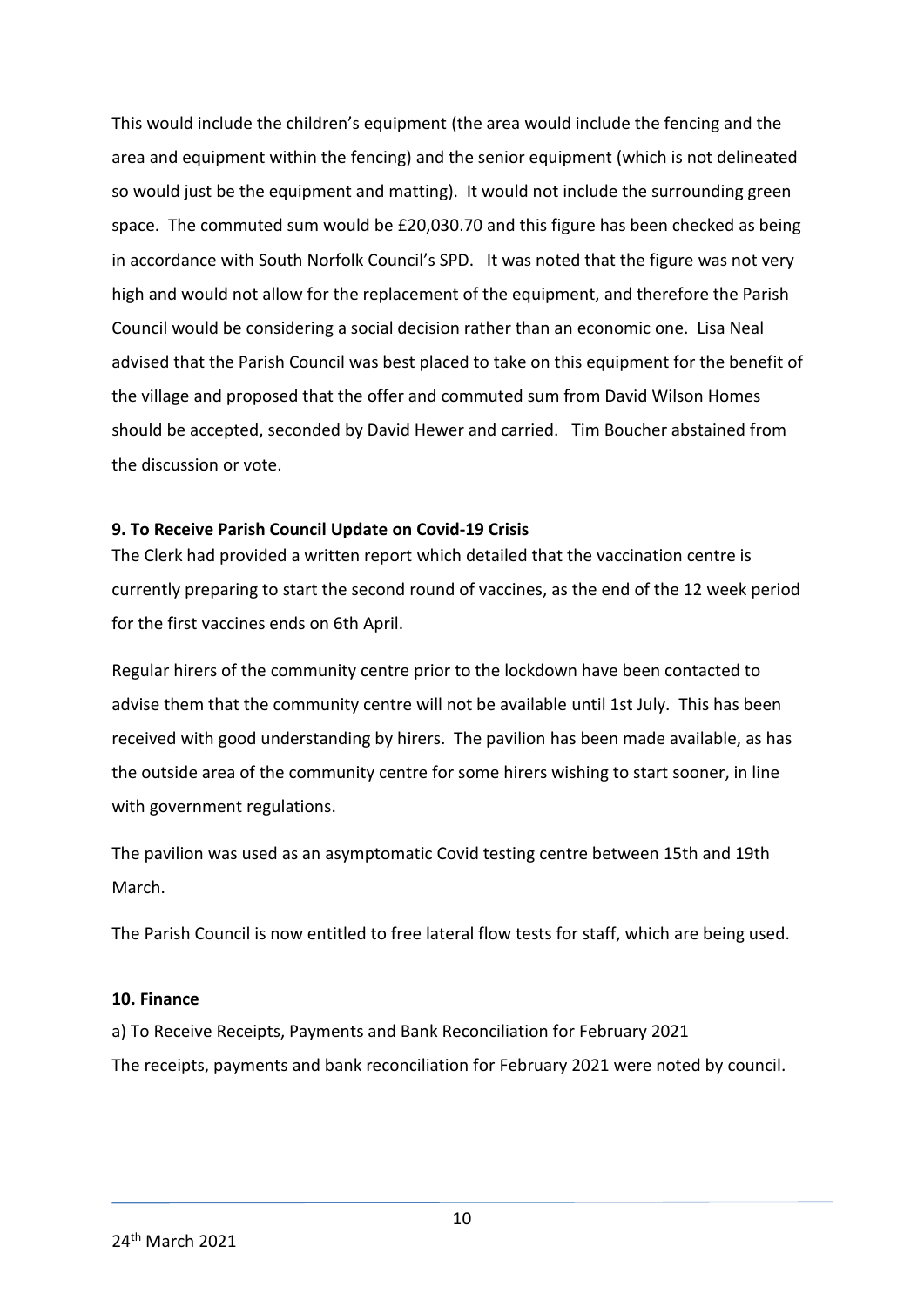## b) To Consider Reinvestment of Hodge Bank Bond

The Clerk advised that the Hodge Bank Bond had matured and provided options for reinvestment of the £22,000. It was noted that interest rates were very low at the moment and it would be unwise to reinvest at such low rates for an extended period of time. Chris Walker proposed that the Parish Council reinvests for a period of one year and reviews again after this period. This was seconded by Tim Boucher and carried.

## *Trevor Spruce Disconnected from the Meeting*

### c) To Consider Offer to Settle 2020/2021 Grounds Maintenance Contract

The Clerk provided the meeting with details of the offers and counter offers to settle the 2020/2021 grounds maintenance contract with CGM. It was agreed to accept the £475 + VAT credit note and settle the remaining £342.85 + VAT on account.

### d Accounts for Payment

### *i) To Agree Accounts for Payment*

Chris Walker proposed that the following accounts should be paid, seconded by Tim Boucher and carried.

| Payee                                                               | <b>Description</b>                      | Amount     |
|---------------------------------------------------------------------|-----------------------------------------|------------|
| Staff Salaries and other Contractual Employment Payments (including |                                         | £10,263.25 |
| payments to HMRC and Norfolk Pension fund)                          |                                         |            |
| ВT                                                                  | Telephone                               | £78.90     |
| ВT                                                                  | Telephone                               | £12.38     |
| Microshade                                                          | <b>Hosted IT</b>                        | £209.70    |
| Hussey Knights                                                      | A1 plan printing                        | £36.00     |
| <b>Amazon Business</b>                                              | Stationery                              | £8.49      |
| <b>NALC</b>                                                         | <b>Annual Subscription</b>              | £463.96    |
| <b>ESPO</b>                                                         | Stationery                              | £94.65     |
| Norfolk copiers                                                     | Printing                                | £25.80     |
| <b>ESPO</b>                                                         | <b>Community Centre Gas</b>             | £245.86    |
| Wave                                                                | <b>Community Centre Water</b>           | £126.12    |
| Dyno-Rod                                                            | <b>Community Centre Drain Clearance</b> | £162.00    |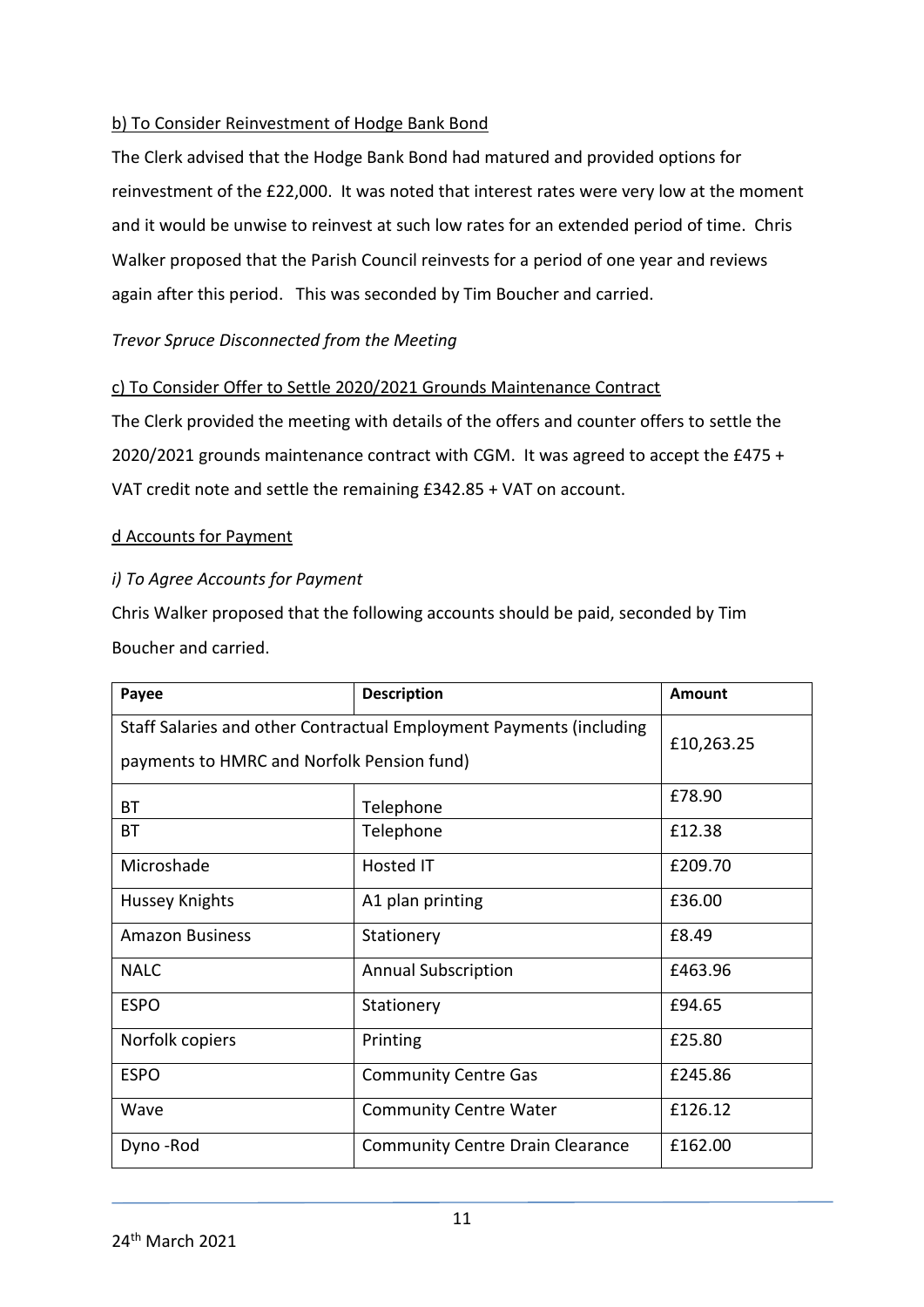| Payee                           | <b>Description</b>               | Amount     |
|---------------------------------|----------------------------------|------------|
| <b>Screwfix</b>                 | Repair & renewals                | £12.00     |
| <b>Information Commissioner</b> | Data Protection Renewal          | £35.00     |
| <b>B&amp;Q</b>                  | <b>Caretaking Materials</b>      | £7.00      |
| Wave                            | <b>Water Bill for Cemetery</b>   | £13.11     |
| Glasdon                         | Dog bin                          | £260.28    |
| <b>Norfolk County Council</b>   | 50% of Parish Partnership Scheme | £4,142.11  |
| Garden Guardian                 | <b>Grounds Maintenance</b>       | £385.00    |
| <b>Vortex Grounds</b>           | <b>Grounds Maintenance</b>       | £587.00    |
| Veolia                          | Waste Removal                    | £76.94     |
| Barclaycard                     | C.centre/general admin/ p.field  | £292.73    |
| Play Inspections                | <b>Annual Inspections</b>        | £180.00    |
| Name Withheld                   | Booking Refund (Covid 19)        | £150.00    |
|                                 | <b>TOTAL</b>                     | £17,868.28 |

*David Hewer Disconnected from the Meeting*

*ii) To Agree Accounts for Payment (Councillors with Pecuniary Interests)*

Chris Walker proposed that the following accounts should be paid, seconded by Tim Boucher and carried.

| Payee             | <b>Description</b>                  | Amount  |
|-------------------|-------------------------------------|---------|
| 5+ Magazine       | <b>Advertising / Publicity</b>      | £160.00 |
| Spruce Landscapes | <b>Community Centre Maintenance</b> | £240.00 |
|                   | <b>TOTAL</b>                        | £400.00 |

*Trevor Spruce and David Hewer Re-joined the Meeting*

## **11. To Receive Update on Poringland Neighbourhood Plan**

A written report had been circulated. The Neighbourhood Plan policy 2 remains in a period of consultation until 29th March. If no further examination is required then the full plan will be considered by South Norfolk Council's Cabinet for passing to referendum.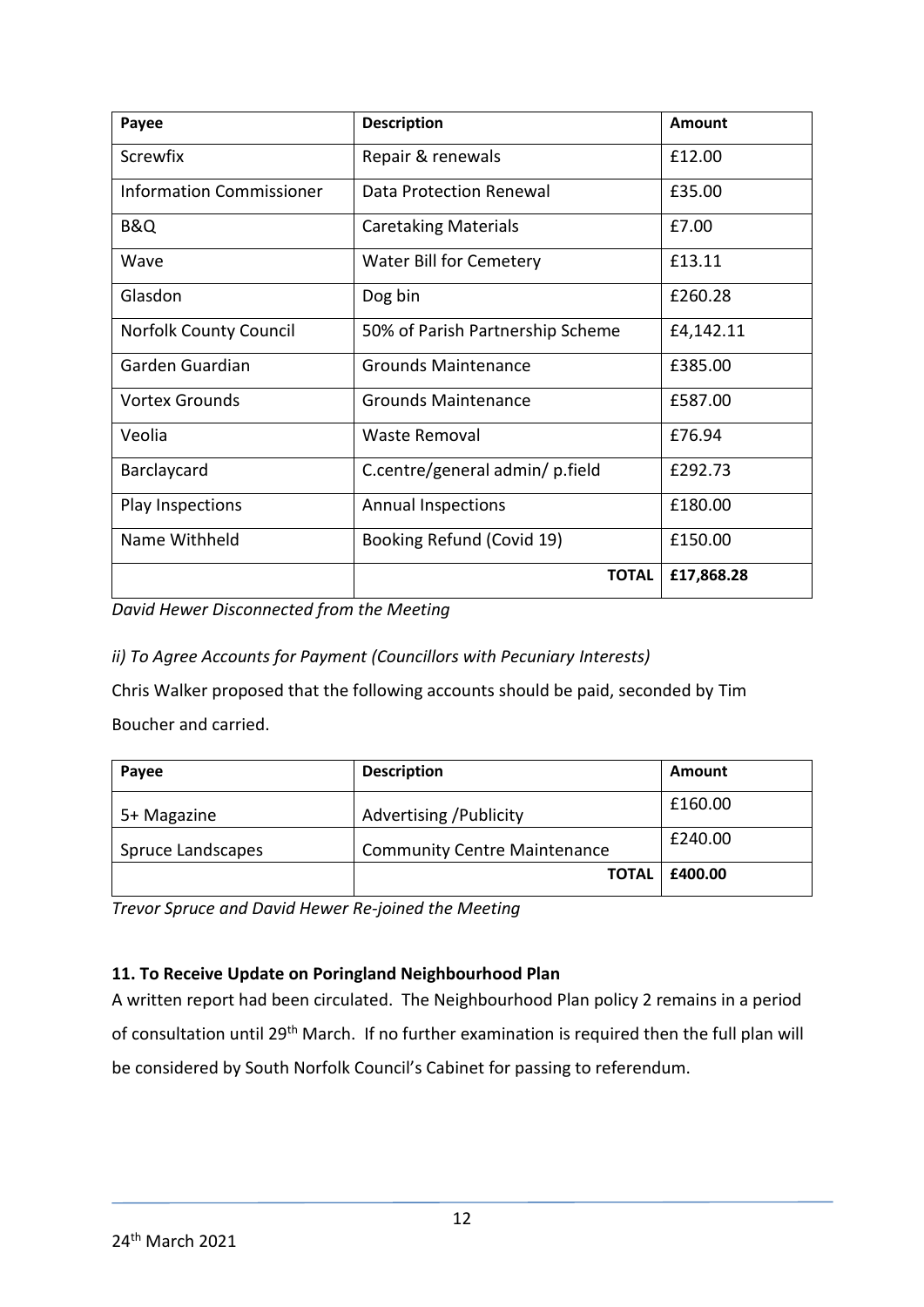## **12. To Receive Update on Norfolk Homes s106 Land Transfer**

John Joyce, Tim Boucher, David Hewer and the Clerk had met with the Norfolk Homes to walk round the areas due to be transferred to the Parish Council. A snag list had been agreed with Norfolk Homes.

It was agreed to progress with the transfer subject to the snags being completed. It was further agreed that John Joyce, Tim Boucher and the Clerk should have delegated authority to see the transfer through to completion.

### **13.To Review Standing Orders, Financial Regulations and Scheme of Delegation.**

Chris Walker proposed that these be adopted, subject to the delegation table in the scheme of delegation being made clearer, seconded by David Hewer and carried. An undertaking to further review the rules of debate was made.

The Clerk is to make the proposed 2021/2022 meeting calendar available for the Strategic Meeting on 14<sup>th</sup> April.

## **14. To Review Trial of Parish Matters Newsletter and Consider Future of this Communication**

The Parish Matters newsletter had now completed its trial 3 editions. It was agreed that the publication had been well received and has more potential for the future when copies can be left with local business for people to read.

Tim Boucher proposed that the Parish Council continues with this publication, seconded by Chris Walker and carried.

## **15. To Receive Proposal to Close the Meeting for Item 16 Under Section 1 Para 2 of the Public Bodies (Admissions to Meetings) Act 1960 due to the items being discussed relate to terms and conditions of employment.**

Chris Walker proposed that the meeting should be closed to the press and public due to the matters being discussed relating to terms and condition of employment. Seconded by David Hewer and carried.

### *The Public Left the Meeting*

## **16. To Consider Recommendations from the HR Advisory Group**

The Council considered and agreed to the HR Advisory Group's recommendations on: